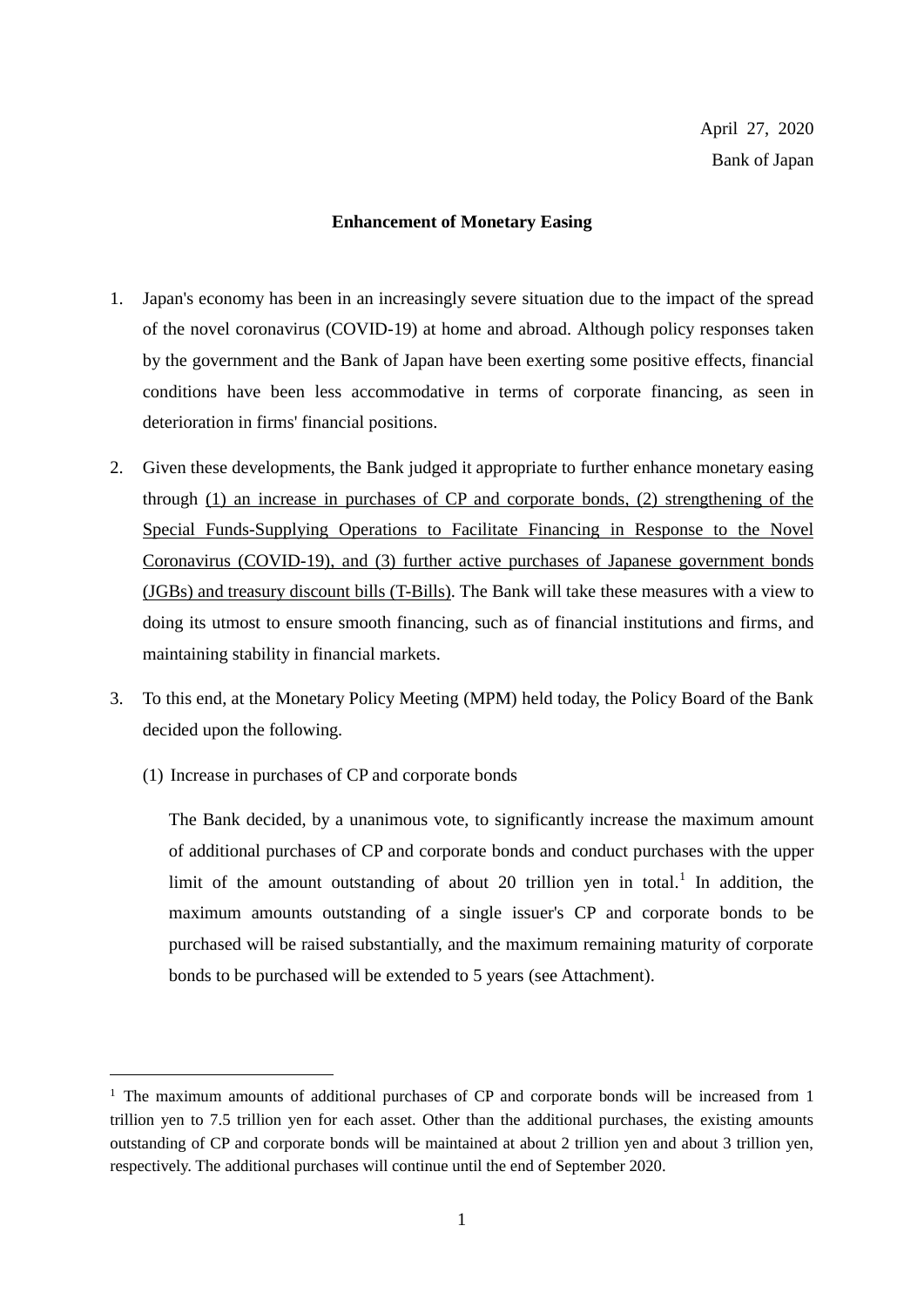(2) Strengthening of the Special Funds-Supplying Operations to Facilitate Financing in Response to the Novel Coronavirus (COVID-19)

With regard to the Special Funds-Supplying Operations to Facilitate Corporate Financing regarding the Novel Coronavirus (COVID-19), which was introduced and became effective in March, the Bank decided, by a unanimous vote, to (1) expand the range of eligible collateral to private debt in general, including household debt (from about 8 trillion yen to about 23 trillion yen as of end-March 2020), (2) increase the number of eligible counterparties (to mainly include member financial institutions of central organizations of financial cooperatives), and (3) apply a positive interest rate of 0.1 percent to the outstanding balances of current accounts held by financial institutions at the Bank that correspond to the amounts outstanding of loans provided through this operation. <sup>2</sup> The Bank decided to strengthen this operation with a view to firmly supporting financial institutions to further fulfill the functioning of financial intermediation for a wide range of private sectors, mainly in terms of firms. This operation has been renamed to the Special Funds-Supplying Operations to Facilitate Financing in Response to the Novel Coronavirus (COVID-19).

In addition, with the aim of further supporting financing mainly of small and medium-sized firms, the chairman instructed the staff to swiftly consider a new measure to provide funds to financial institutions, taking account, for example, of the government's programs to support financing such as those in its emergency economic measures, and report back at a later MPM (see Attachment for the outline of the measure).

(3) Further active purchases of JGBs and T-Bills

In a situation where the liquidity in the bond market remains low, the increase in the amount of issuance of JGBs and T-Bills in response to the government's emergency economic measures will have an impact on the market. Taking this into account, the Bank will conduct further active purchases of both JGBs and T-Bills for the time being, with a

<sup>&</sup>lt;sup>2</sup> A positive interest will be applied from the May 2020 reserve maintenance period (from May 16 to June 15) onward. Twice as much as the amounts outstanding of the loans will continue to be included in the Macro Add-on Balances in current accounts held by financial institutions at the Bank. The Special Funds-Supplying Operations to Facilitate Financing in Response to the Novel Coronavirus (COVID-19) will be conducted until the end of September 2020.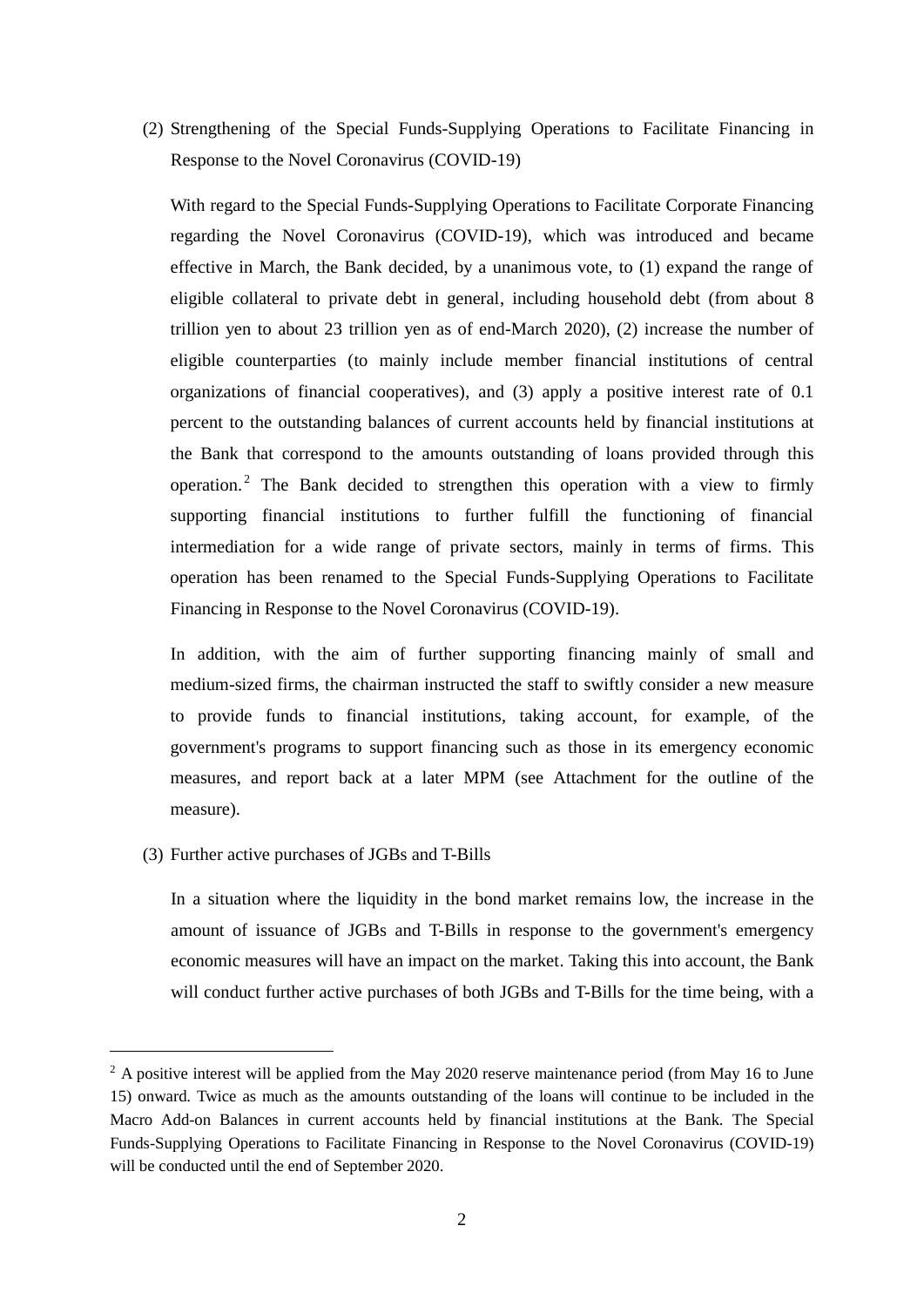view to maintaining stability in the bond market and stabilizing the entire yield curve at a low level.

- 4. The Bank decided to set the following guidelines for market operations as well as for purchases of exchange-traded funds (ETFs) and Japan real estate investment trusts (J-REITs).
	- (1) Yield curve control (an 8-1 majority vote)  $[Note 1]$

The short-term policy interest rate:

The Bank will apply a negative interest rate of minus 0.1 percent to the Policy-Rate Balances in current accounts held by financial institutions at the Bank.

The long-term interest rate:

The Bank will purchase a necessary amount of JGBs without setting an upper limit so that 10-year JGB yields will remain at around zero percent. While doing so, the yields may move upward and downward to some extent mainly depending on developments in economic activity and prices.<sup>3</sup>

(2) Purchases of ETFs and J-REITs (a unanimous vote)

The Bank will actively purchase ETFs and J-REITs for the time being so that their amounts outstanding will increase at annual paces with the upper limit of about 12 trillion yen and about 180 billion yen, respectively.<sup>4</sup>

5. The Bank will continue with "Quantitative and Qualitative Monetary Easing (QQE) with Yield Curve Control," aiming to achieve the price stability target of 2 percent, as long as it is necessary for maintaining that target in a stable manner. It will continue expanding the monetary base until the year-on-year rate of increase in the observed consumer price index (CPI, all items less fresh food) exceeds 2 percent and stays above the target in a stable manner.

For the time being, the Bank will closely monitor the impact of COVID-19 and will not hesitate to take additional easing measures if necessary, and also it expects short- and long-term policy interest rates to remain at their present or lower levels. [Note 2]

<sup>&</sup>lt;sup>3</sup> In case of a rapid increase in the yields, the Bank will purchase JGBs promptly and appropriately.

<sup>&</sup>lt;sup>4</sup> As for the guideline for purchases of ETFs and J-REITs, in principle, "the Bank will purchase these assets so that their amounts outstanding will increase at annual paces of about 6 trillion yen and about 90 billion yen, respectively. With a view to lowering risk premia of asset prices in an appropriate manner, the Bank may increase or decrease the amount of purchases depending on market conditions."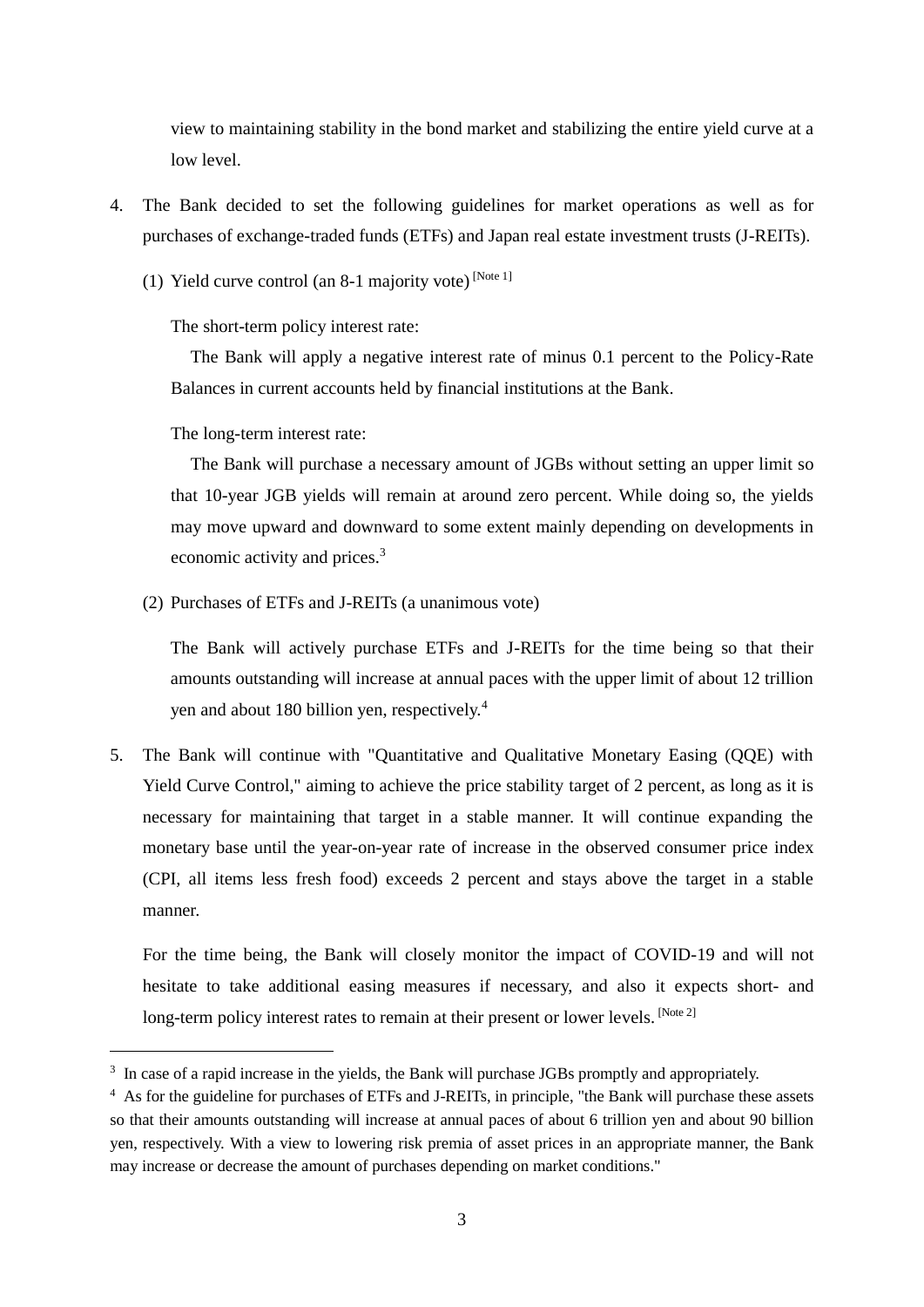6. The Bank recognizes that its current powerful monetary easing measures, including the ones decided today, will contribute to supporting economic and financial activities, coupled with various measures by the Japanese government as well as those by the government and central bank of each country and region in response to the spread of COVID-19.

l

[Note 2] Mr. Kataoka dissented, considering that, given the severe impact of COVID-19, further coordination of fiscal and monetary policy was necessary and it was appropriate for the Bank to revise the forward guidance for the policy rates to relate it to the price stability target.

<sup>[</sup>Note 1] Voting for the action: Mr. KURODA Haruhiko, Mr. AMAMIYA Masayoshi, Mr. WAKATABE Masazumi, Mr. FUNO Yukitoshi, Mr. SAKURAI Makoto, Ms. MASAI Takako, Mr. SUZUKI Hitoshi, and Mr. ADACHI Seiji. Voting against the action: Mr. KATAOKA Goushi. Mr. Kataoka dissented, considering that it was desirable to further strengthen monetary easing by lowering shortand long-term interest rates, in response to a possible increase in downward pressure on prices and with the aim of alleviating firms' and households' interest burden.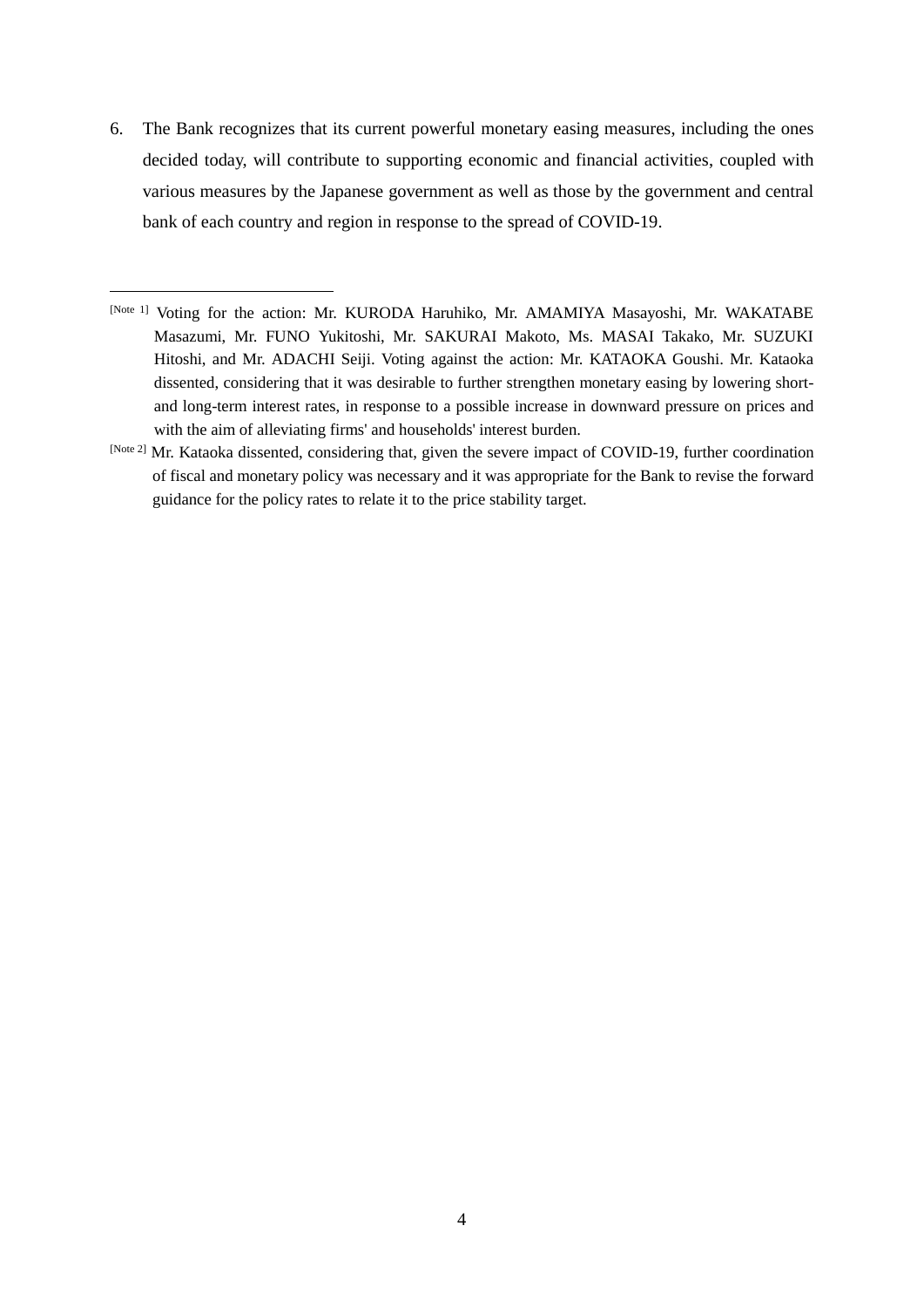## **Increase in the Maximum Amounts Outstanding of a Single Issuer's CP and Corporate Bonds to Be Purchased as well as Outline of a New Fund-Provisioning Measure**

- 1. Increase in the Maximum Amounts Outstanding of a Single Issuer's CP and Corporate Bonds to Be Purchased
	- (1) The Bank will increase the maximum amounts outstanding of a single issuer's CP and corporate bonds to be purchased from the current 100 billion yen to 500 billion yen and 300 billion yen, respectively.
	- (2) The Bank will increase the maximum share of the Bank's holdings of CP and corporate bonds within the total amount outstanding of issuance by a single issuer from the current 25 percent to 50 percent and 30 percent, respectively.
	- (3) The Bank will extend the remaining maturity of corporate bonds to be purchased from the current 1 year or more and up to 3 years to 1 year or more and up to 5 years.
- 2. Outline of a New Fund-Provisioning Measure
	- (1) Amount of fund-provisioning

The amount will be calculated based mainly on lending that eligible financial institutions conduct by making use of the government's programs to reduce or exempt guarantee fees and interest rates of credit guaranteed loans, which are included in its emergency economic measures. Details including the range of lending will be considered later on.

(2) Method of fund-provisioning

Loans will be provided against all pooled collateral.

(3) Loan rate

The interest rate on loans will be 0 percent.

(4) Addition to the Macro Add-on Balances

Twice as much as the amounts outstanding of the loans will be included in the Macro Add-on Balances in current accounts held by financial institutions at the Bank.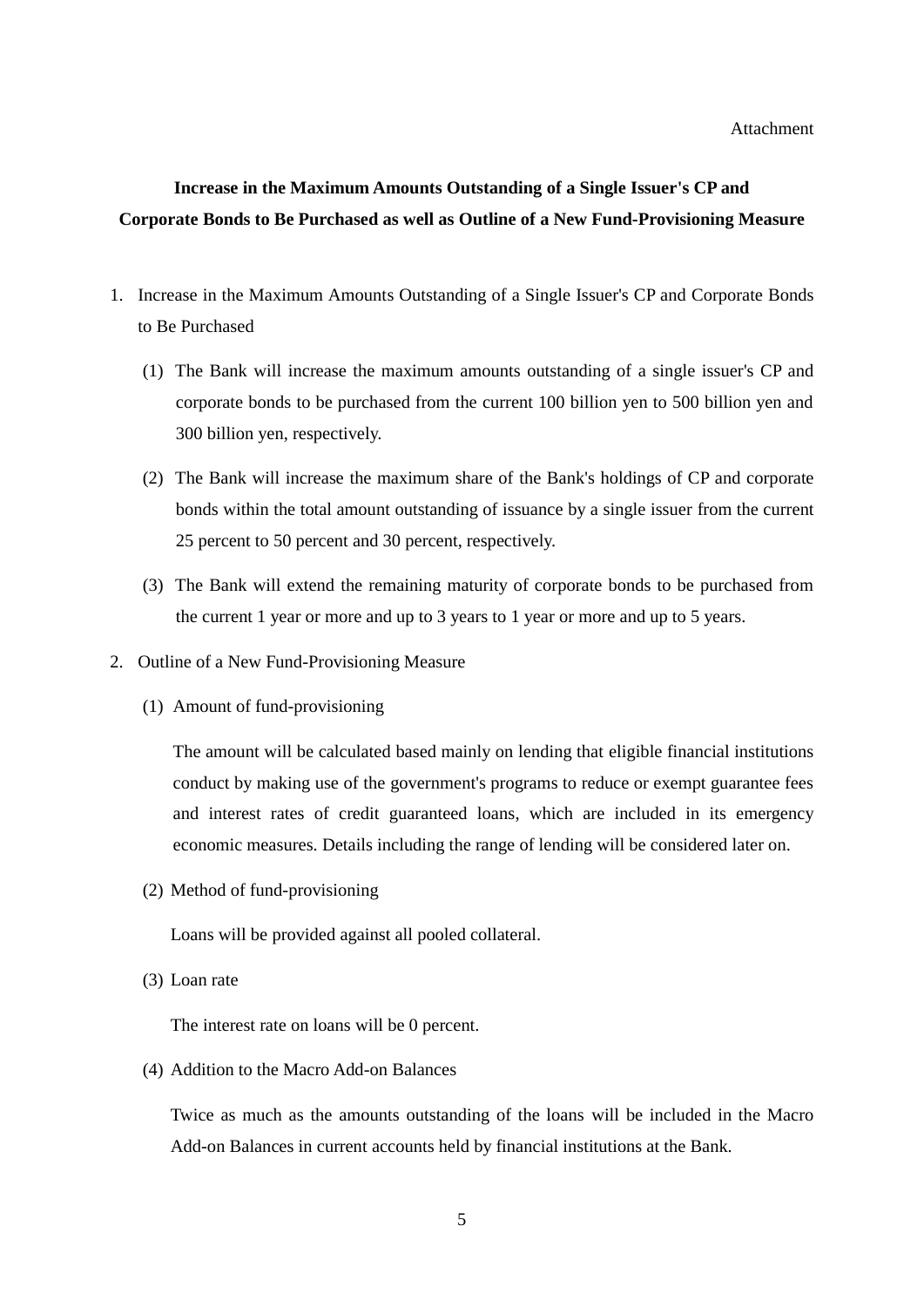(5) Application of a positive interest rate to current account balances

A positive interest rate of 0.1 percent will be applied to the outstanding balances of current accounts held by financial institutions at the Bank that correspond to the amounts outstanding of loans provided through this measure.